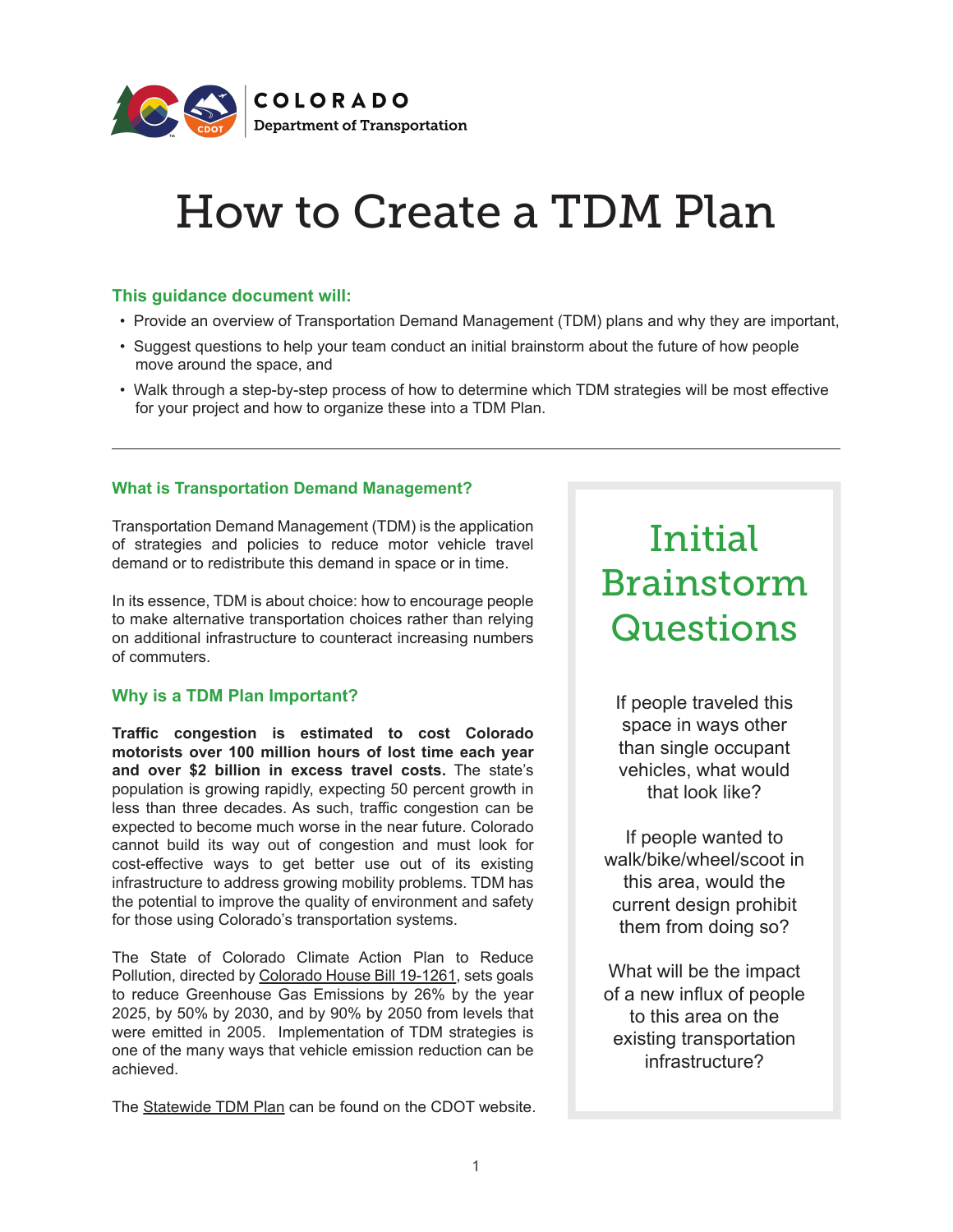

# 10 Steps to Create a TDM Plan:

A TDM Plan must, at a minimum, meet the requirements in relevant policy and procedural documents. Below is a comprehensive outline of the contents of a TDM Plan. References to existing transportation planning documentation are encouraged.

#### **Describe Proposed Development, including**

- a. Current and future land uses (within the development)
- b. Population (density and behaviors)
- c. Trip generation rates
- d. The transportation problem (use System Level Feasibility Study)
	- i. Why are people currently using the modes of transportation that they are? Are they limited to one mode?
	- ii. What kind of traffic volumes are targeted for change?
	- iii. Where does congestion occur and what time/day of week?
- e. Overall goals/solutions that these TDM Strategies will accomplish
- f. General performance targets (elaborate in Section 10: Evaluation Plan)
	- i. What are the mode split and/or trip reduction goals?
	- ii. What is the implementation timeline?

#### **List Existing Land Use Plans and Conditions**

1

2

3

- a. Existing master plans
	- i. Are there bike, pedestrian, TDM, and/or transportation master plans for the city or county?
- b. Existing or future transit plans
- c. Adjacent land use and context

#### **Define Target Population**

- a. Population density
	- i. What is the population density for the planned area?
	- ii. Note: Rural and urban communities need context-sensitive solutions.
- b. Demographics
	- i. Whose mobility behavior is being targeted (residents, employees, universities, schools, shift employees, game-day attendees, tourists, etc.)?
	- ii. Are there any groups with unique needs (students, veterans, seniors, etc.)?
	- iii. Who is living and working in this area?
- c. Current travel patterns
	- i. How are users getting around the area?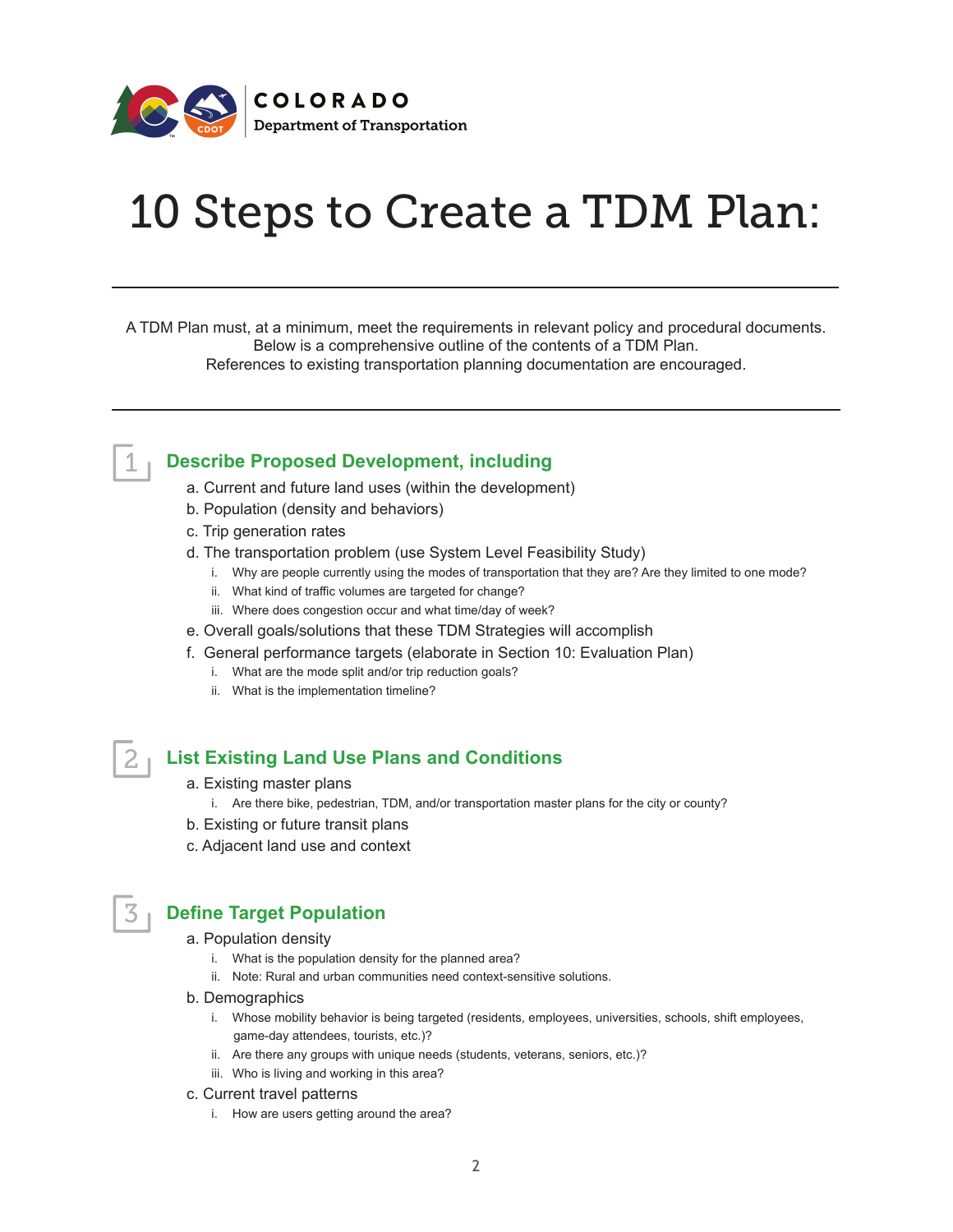

### **Plan Coordination with Local Authorities/Transportation Planners**

a. Local agency stakeholders

4

- i. Who should be involved from the City and/or County (including elected officials)?
- b. [Transportation Planning Region \(TPR\),](https://www.codot.gov/programs/planning/planning-partners/tpr-mpo) [Metropolitan Planning Organization \(MPO\)](https://www.codot.gov/programs/planning/planning-programs/mpo-rural-planning.html), and/ or [Transportation Management Association/Organization TMA/TMO](https://www.codot.gov/programs/commuterchoices/tma-tmo.html)
- i. Are any groups doing work in the area and do they have TDM programs this plan should coordinate with?
- c. Transit agencies, other nonprofits, or private companies
- d. CDOT representatives
	- i. Have you discussed this plan with CDOT regional representatives and/or TDM-focused CDOT representatives?

#### **Propose Solutions and Strategies** 5

#### a. TDM Strategy Selection

- i. What options will address the transportation problems? Refer to the [CDOT website on TDM,](https://www.codot.gov/programs/commuterchoices/tdm.html) and Statewide [TDM Plan](https://www.codot.gov/programs/commuterchoices/assets/documents/2019statewidetransportationdemandmanagementplan_phase1.pdf) for ideas.
- iii. How will these strategies interact with existing and future infrastructure and influence human behavior?
- iv. What new and emerging technologies (micromobility, autonomous shuttles, etc.) make sense in this area?
- v. Do any TDM strategies need to be used during construction?
- vi. Will there be any special events in this area that will need other TDM strategies?
- vii. What TDM strategies will be implemented post-construction for long-term implementation?
- b. Context-Sensitivity
	- i. How will the proposed TDM strategies complement existing programs and infrastructure to ensure that the proposed improvements do not detract or replace existing strategies?
	- ii. If multiple strategies are employed, how will they function together?
	- iii. How will this TDM strategy interact with existing transit systems?
	- iv. How will this TDM strategy coordinate with any existing or future mobility hubs in the area?
- c. How does the plan meet the TDM "score card" requirement and/or how will the applicant meet the 3% VMT reduction goal?
	- i. Analysis of how the proposed TDM strategies will achieve the stated goal. This analysis can be performed through traffic modeling or a reasonable estimate developed by a traffic engineer.

#### **Describe Costs and Funding Sources Secured to Implement Plan**

- a. Startup capital and long-term maintenance costs
- b. Project funds

6

- c. Partnerships
	- i. What agency or organization will fund the TDM Plan?
	- i. Will financial partnerships with a local transit agency or MPO be needed? Are there opportunities to partner with local business parks, universities, developers, or other private partners?
	- ii. Have you considered federal and state grants?
	- iv. Are additional funds from CDOT requested?